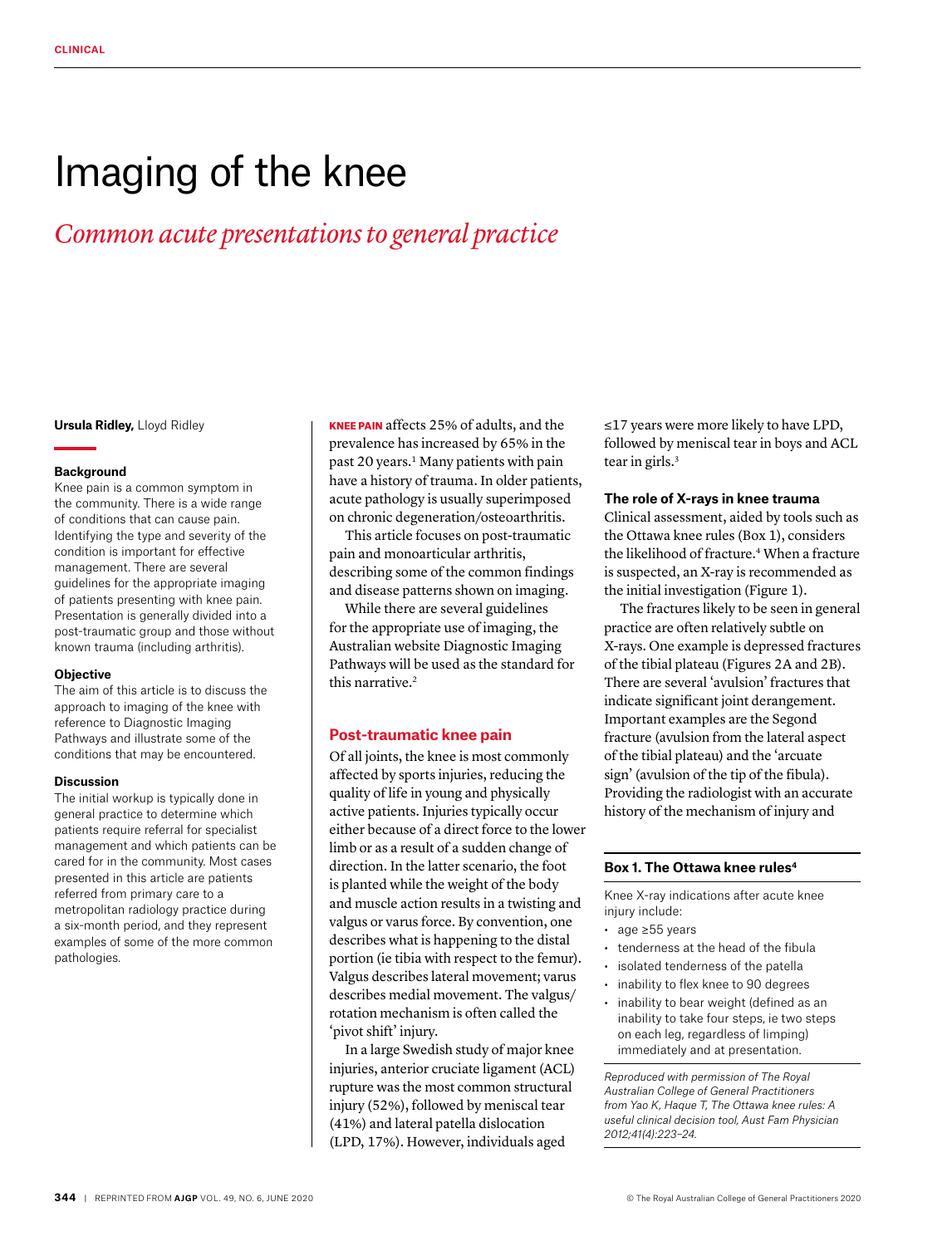

**Figure 1.** A simplified diagnostic algorithm for imaging of the knee after an acute injury *Note: Non-radiological options are not included. ACL, anterior cruciate ligament; CT, computed tomography; MRI, magnetic resonance imaging*



**Figure 2. A.** Lipohaemarthrosis in the suprapatellar recess with fat (black star) and fluid (white stars) producing a fluid level (black arrow). Note that this image is taken with a horizontal beam; **b.** Frontal X-ray shows a relatively subtle lateral tibial plateau fracture (white arrows) that might be overlooked if the lipohaemarthrosis was not recognised.

*Note: These images are both of the same patient.*

site of maximum tenderness can help to direct the radiologist's search for these findings and determine which findings are clinically relevant.

A direct blow to the patella typically causes a comminuted fracture. Indirect forces – typically forceful quadriceps contractions when falling feet first – are associated with transverse fractures through the body of the patella or patella tendon. Patella dislocation results in shear fractures of the articular surface.<sup>5</sup>

A knee effusion is an indirect sign of injury. On X-ray it is best seen in the suprapatellar recess. Of importance is the recognition of a fat-fluid level in the effusion, known as a lipohaemarthrosis (Figure 2A). This represents fat that has escaped from the bone marrow into the joint, which is a specific sign indicating an intra-articular fracture.

# **The role of ultrasonography in acute trauma**

Where clinical examination indicates that a fracture is unlikely but signs point to a superficial structure, particularly the extensor mechanism (patella tendon or quadriceps tendon), the Australian guidelines recommend ultrasonography as the primary investigation.2 Ultrasonography is an inexpensive, time-efficient and safe method for assessing superficial structures. It will also detect a joint effusion. One limitation of ultrasonography is the limited view, which makes the examination difficult in obese or muscular patients, reducing its accuracy. Tendon ruptures are also relatively rare and not always clinically considered.6

#### **The role of computed tomography**

Computed tomography (CT) is useful for characterising the type of fracture. It is primarily indicated either when an X-ray is normal but the clinical features remain suggestive of fracture, or to further characterise a fracture that has been visualised on an X-ray. In the general practice setting, the search for an occult fracture with CT will generally occur when magnetic resonance imaging (MRI) is not available – typically for patients aged ≥50 years who are suspected of having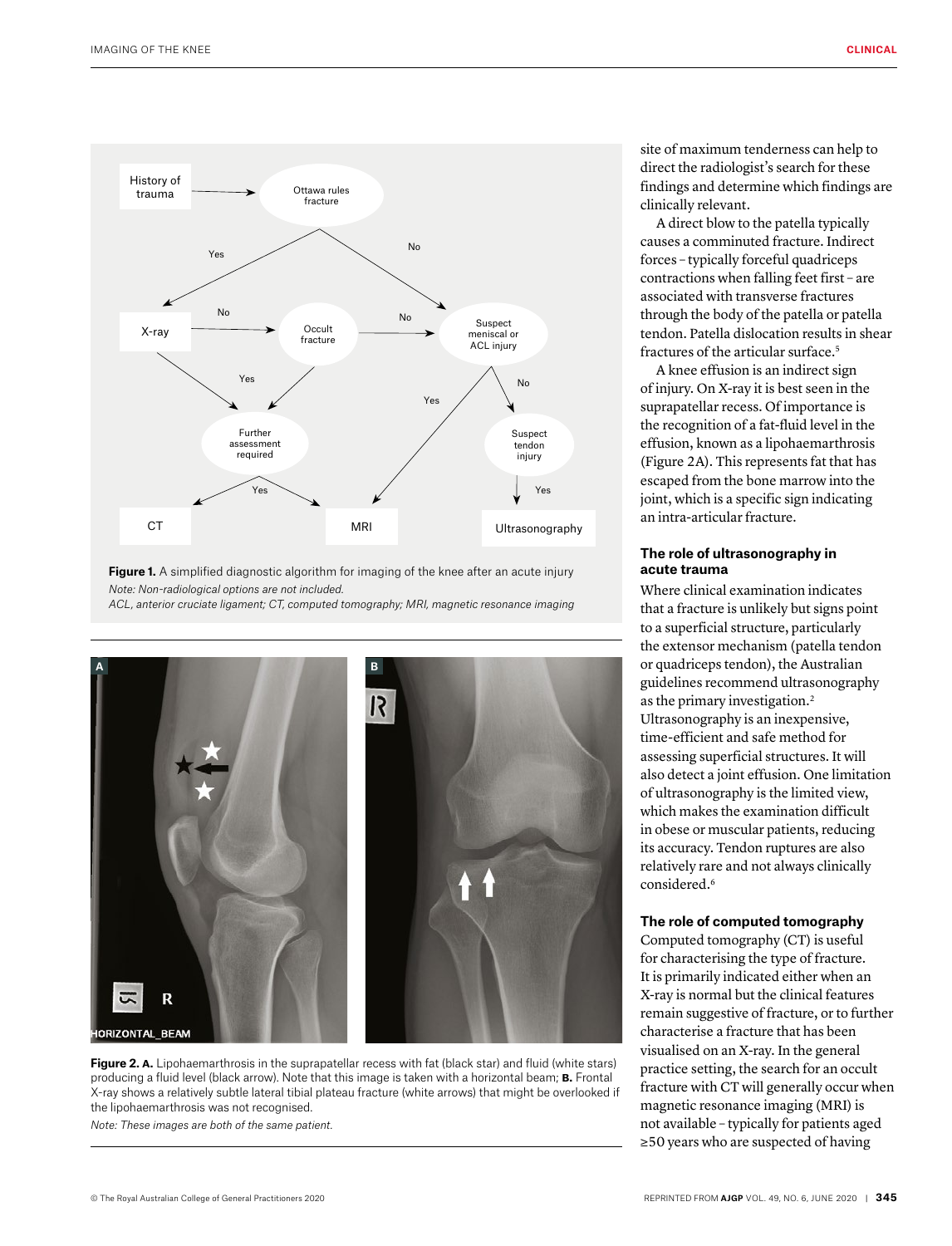an insufficiency fracture and who are ineligible for a rebatable scan covered by the Medicare Benefits Schedule (MBS).

# **The role of magnetic resonance imaging**

MRI provides excellent detail of the soft tissues of the knee (including ligaments, menisci and articular cartilage). Bone marrow oedema is a key indicator of subtle bone injuries such as microtrabecular fractures. As a result, MRI is the examination of choice for the evaluation of post-traumatic bone pain or instability.2 A high diagnostic yield can be expected in young patients (aged <50 years). A negative MRI can reassure patients. When positive, the scan enables earlier targeted management.

In Australia, the indications for studies that are covered by the MBS are limited (Box 2).

# **Cruciate ligament injuries**

ACL injuries are well studied in sports medicine, with women generally at higher risk than men. Sports with frequent contact (such as football and rugby) and those with high-impact rotation on landing (such as gymnastics) have the highest rates at approximately 2–5 injuries per 10,000 playing hours.7 ACL tears may be partial or complete. Only 12% of ACL tears are isolated, with meniscal tears being the most common associated injury.3

MRI is the best imaging modality to assess the ACL and identify associated injuries (Figures 3A and 3B). The types of co-existent injuries are dependent on the mechanism of injury. In a 'pivot shift' injury, the ACL injury is characteristically associated with bone marrow changes ('bone bruise') in the lateral femoral condyle and posterolateral tibial plateau as a result of the associated impaction injury of these bones. Patients with both an ACL injury and disruption of the 'posterolateral corner' (which includes the posterolateral capsule and the popliteus muscle) or 'posteromedial corner' (which includes the posterior horn of the medial meniscus and the posterior oblique ligament) are more likely to have knee instability. As a result, the radiological report will often mention these structures.

The posterior cruciate can also be injured, usually in a hyperextension injury of the knee (Figure 4).

#### **Meniscal tears**

In younger patients (aged <50 years), meniscal tears typically occur as a result of twisting movements of the knee when under load (weight bearing). In older patients (aged ≥50 years), tears are more commonly a result of degeneration. MRI is useful for detecting and characterising meniscal tears (Figure 5). Tears near the attachments ('root') of the meniscus, and those which are displaced (such as buckethandle tears and free fragments), are more liable to cause locking and therefore should be referred to a surgeon.

#### **Patellofemoral joint abnormalities**

Patellofemoral joint abnormalities are a common cause of pain. The pain is typically described as being worse when bending the knee, such as during stair climbing or driving. A feeling of knee instability or history of patellar dislocations may also be described. Abnormal tracking and/or overuse can increase cartilage damage (chondromalacia patella). Acute dislocations result in shear injuries of the articular surfaces of either the patella or the femur. In severe cases this can include bone, but loss of the articular cartilage is more common (Figure 6). Imaging of these cartilaginous injuries requires MRI, which will also show the associated ligamentous injuries (typically rupture of the medial patellofemoral ligament) and marrow oedema adjacent to the site of injury (Figure 7). Developmental anomalies such as a shallow trochlear sulcus or patella alta (high-riding patella) predispose to dislocation and maltracking. These can be seen on X-rays, CT and

# **Box 2. Australian Medicare Benefits Schedule criteria for knee magnetic resonance imaging18**

The Medicare Benefits Schedule allows patients to be referred by general practitioners for magnetic resonance imaging:

- following acute knee trauma for patients aged 16–49 years with inability to extend the knee suggesting the possibility of acute meniscal tear or clinical findings suggesting acute anterior cruciate ligament tear
- for a scan of the knee for a patient aged <16 years for internal joint derangement.



**Figure 3.** Sagittal proton density fat-saturated image

**a.** Complete anterior cruciate ligament tear (white arrows). Note also the knee joint effusion (black star); **b.** Microtrabecular fractures in posterolateral tibial plateau (white ring) and the lateral femoral condyle (black ring) typical of a 'pivot shift' injury. At the time of injury, these points impacted on each other, causing the bone injury. There is an associated posterolateral corner injury including a partial tear of the popliteofibular ligament (black arrow).

*Note: These images are both of the same patient.*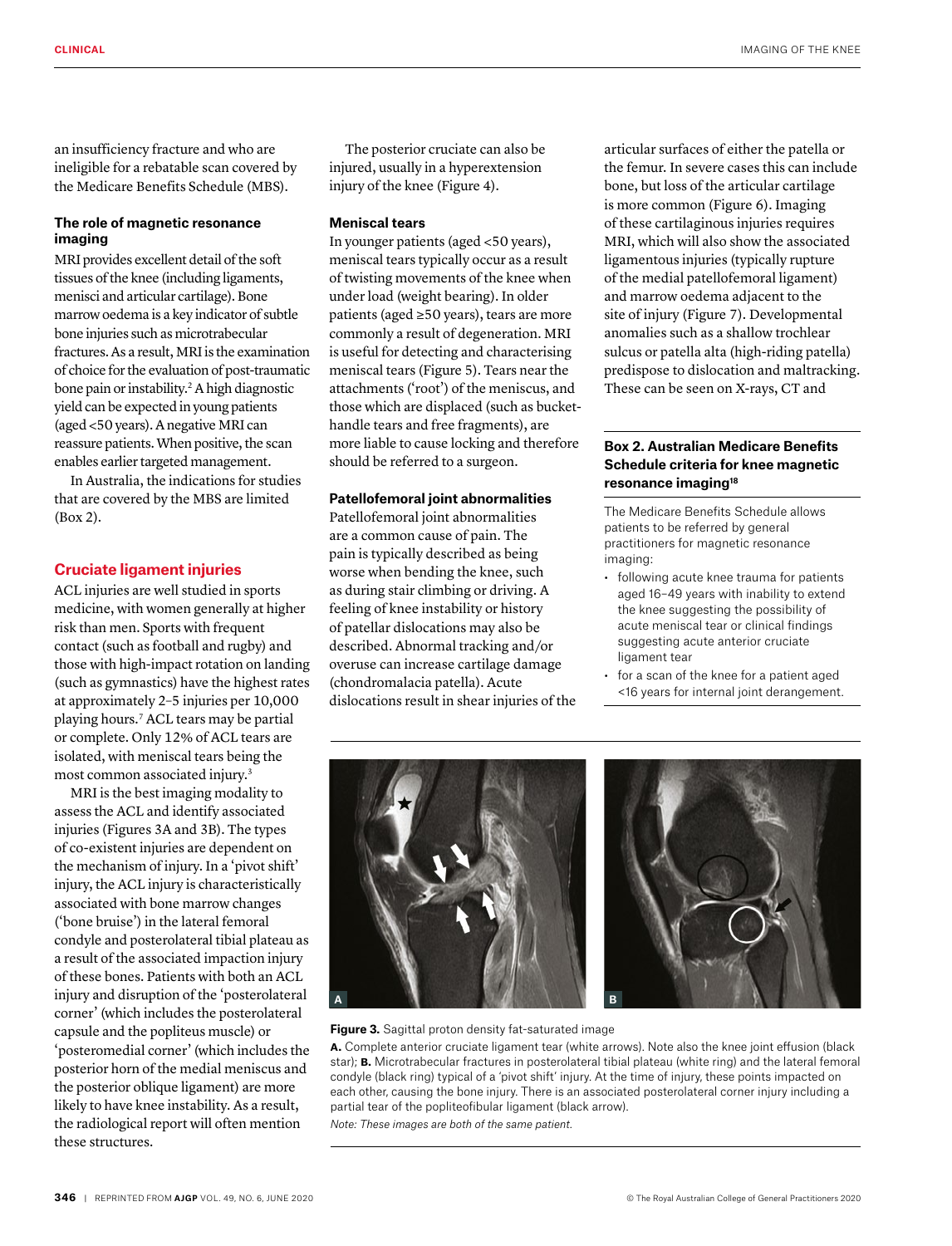

**Figure 4.** Sagittal proton density fat-saturated image showing ruptured posterior cruciate ligament (black arrows)



**Figure 5.** Axial proton density fat-saturated image showing abnormal location of the meniscus (black arrow) due to bucket handle tear. The normal position of the body and the posterior horn of the medial meniscus is shown by the white outline.



**Figure 6.** Axial proton density fat-saturated image showing a large defect in the articular cartilage of the femoral condyle from previous patellar dislocation (black arrows)



**Figure 7.** Axial proton density fat-saturated image from a girl aged 13 years with knee pain showing rupture of the medial patellar retinaculum (white arrow). Bone contusions in lateral femoral condyle (white circle) and medial patella (black circle) indicate that these two points impacted at the time of injury, showing that this represents an unrecognised transient patellar dislocation. The femoral trochlea is also shallow. There was also a patella alta (another predisposing factor for dislocation; not shown).

MRI. Recurrent dislocations increase the likelihood of cartilage loss.<sup>8</sup>

# **Osteochondral defects**

Osteochondral defects are focal areas of damage of the cartilage and underlying bone. They are a common source of knee problems in children and young



**Figure 8.** Sagittal proton density image showing an osteochondral defect in the medial femoral condyle with bone involvement (white arrow) and 'softening' of the cartilage as indicated by the change in signal (black arrows)



**Figure 9.** Osteoarthritis. Note the joint space narrowing in the medial compartment (white star), osteophytes (white arrows) and subchondral cysts (black arrows).

adults. Current theory for aetiology favours repetitive microtrauma with microtrabecular fractures of subchondral bone, subsequent ischaemia and altered local growth.<sup>9</sup> In the early phase, when they are best treated, osteochondral defects can only be seen on MRI (Figure 8). In the late phase, which is more common with presentations in young adults, they can dislodge from the bone, leaving a defect in the articular surface and a loose body. These predispose to early osteoarthritis.

# **Monoarticular arthritis**

Many forms of arthritis can present as an acute monoarticular arthritis. While studies of the aetiology of monoarticular arthritis are not specific to the knee, common differentials are gout (15–27%), septic arthritis (8–27%), osteoarthritis (5–17%), rheumatoid arthritis (11–16%) and pseudogout (calcium pyrophosphate deposition disease [CPPD]).<sup>10</sup>

Radiology has a role in characterising the type of arthritis and the extent of disease.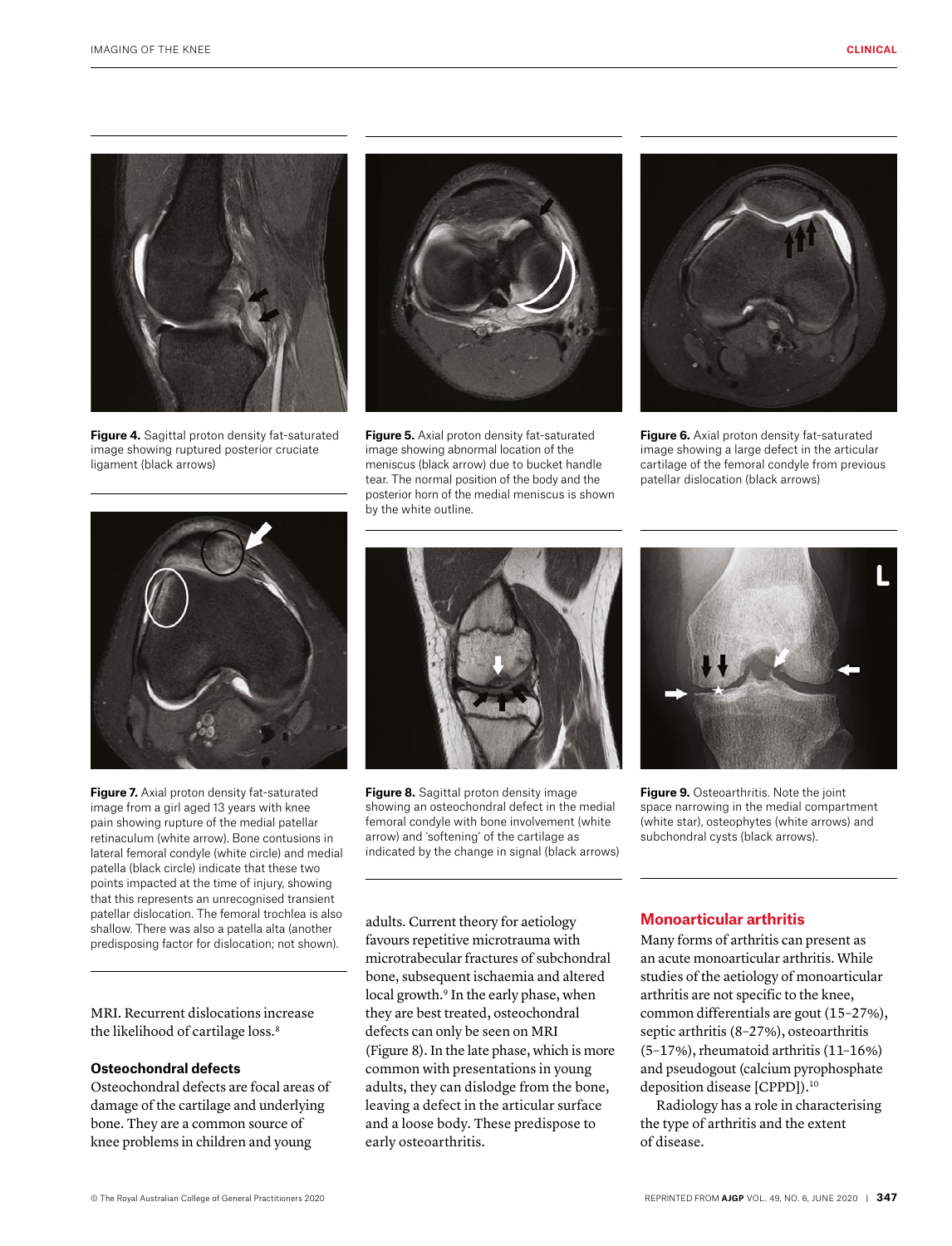

#### **Figure 10.** Coronal proton density fat-saturated image **a.** Patient with osteoarthritis and new knee pain. There is a subchondral insufficiency fracture (white arrow); **b.** Two months later. Marked progression of the insufficiency fracture with loss of the femoral articular surface and a large fragment in the joint (white arrow). *Note: These images are both of the same patient.*



**Figure 11.** Volume-rendered dual-energy computed tomography scan. Urate deposits (gouty tophi) are shown in green (arrows). Other views show these to lie in the patella tendons bilaterally.



**Figure 12.** Sagittal proton density fat-saturated image of a patient, aged five years, with knee pain. Joint effusion (white arrows) with multiple filling defects representing synovial proliferation/inflammation. In this case, the diagnosis is juvenile idiopathic arthritis.

#### **Osteoarthritis**

Up to half of people over the age of 50 years report knee pain in any year, and a quarter of people will have severe and disabling pain.11 The rate of osteoarthritis increases with age. Previous knee injury is a major risk factor. Other risk factors for knee osteoarthritis include obesity, osteoarthritis in the hand and being female.<sup>11</sup>

Osteoarthritis is characterised by damage to, and loss of, cartilage. X-rays are the first-line investigation (Figure 9). Joint space narrowing is the pathognomonic

feature, although this is better shown on weight-bearing views. In some cases, the patellofemoral joint is more involved than the tibiofemoral compartments (eg secondary to abnormalities of patellar tracking). Other features of osteoarthritis include the presence of osteophytes and subchondral sclerosis. In more advanced cases, subchondral cysts and irregularity of the articular surface may be found. Joint effusions are also common.

The early cartilage changes of osteoarthritis will be seen even in younger patients (aged <50 years) who are having an MRI for other indications. These changes include partial cartilage loss, change in cartilage signal (sometimes described as 'softening') and fissures.

An X-ray is sufficient to diagnose osteoarthritis. Further imaging is dependent on whether there are clinical features suggesting acute complications that may warrant more specific management. These include subchondral insufficiency fractures and avascular necrosis, which are more common in elderly females (aged >65 years; Figures 10A and 10B).<sup>12</sup> Pain is associated with moderate-to-large effusions and synovial hypertrophy. Baker's cysts (a posterior extension of synovial fluid into the popliteal fossa) are present in 20% of patients with osteoarthritis.<sup>13</sup>

#### **Septic arthritis**

Septic arthritis is an important but uncommon condition that should always be considered in a monoarthritis as infection can cause devastating destruction of the joint. Risk factors include older age (>65 years), rheumatoid arthritis, diabetes, immunocompromise, previous knee surgery (especially prosthetic joints) and bacteraemia (eg from intravenous drug use or infection at a different site). Clinical features lack specificity, so awareness is critical. Presentations include an acutely painful joint. Fever was only found in 57% of cases in one series.14 Imaging, such as X-ray or MRI, will usually show an effusion. In severe cases there is erosion of the bone. When there is suspicion of a septic joint, aspiration of synovial fluid is required for diagnosis.<sup>14</sup>

#### **Gout**

Diagnosis of gout is based on a score calculated from eight domains. These include characteristic radiological appearances (eg periarticular erosions and identification on dual-energy CT), clinical features and demonstration of raised urate levels in blood and synovial fluid. The presence of a monoarthritis in the foot or involvement of the first metatarsophalangeal joint in either monoarticular or polyarticular arthritis is included in the diagnostic criteria.15 Dual-energy CT is a relatively new